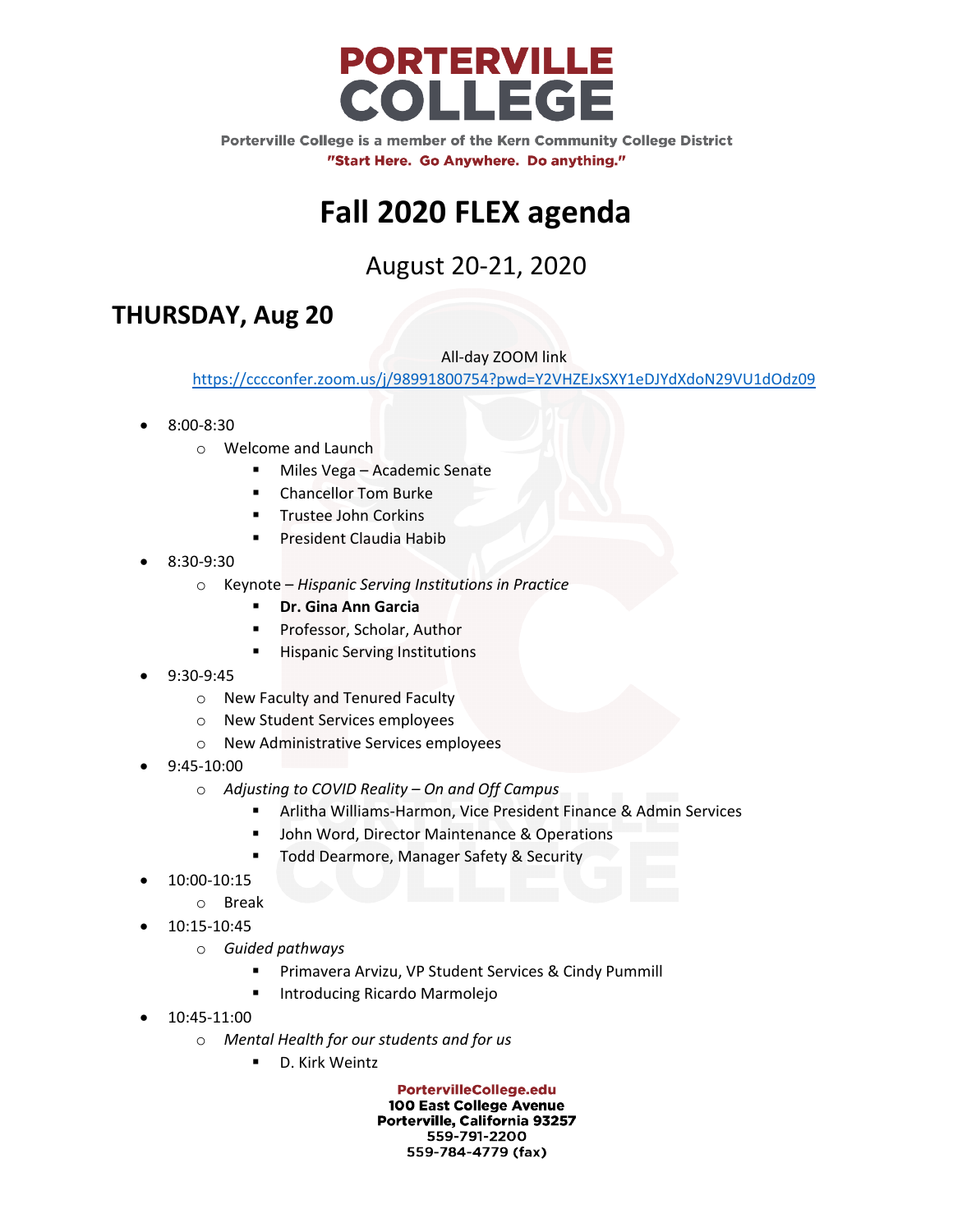

- 11:00-11:15
	- o *Telemedicine Health Services for Students*
		- Kim Behrens, Associate Dean Health Careers
	- 11:15-12:00
		- o Lunch
- 12:00-1:30
	- o Faculty Panel
		- Facilitators **James Thompson and Jonathan Hernandez**
		- *Real Faculty – Real Solutions*
			- **Elisa Queenan**
			- **Ian Onizuka**
			- **Chris Vanni**
			- *Quick Tips for Getting Out of Zoom Meetings*
				- **Melissa Long**
- 1:30-1:45
	- o Break
- 1:45-2:45
	- o *Accessibility – NEW ZOOM LINK*  <https://cccconfer.zoom.us/j/93466543024>
		- **Liesl Madrona**, M.Ed. Specialized in Learning Design & Technology
		- **Accessibility Center Instructional Designer**
		- **E** California Community Colleges Technology Center
- 2:45
	- o Adjourn
- $3:00 4:00$ 
	- o Academic Senate meeting
		- **Niles Vega**
		- ZOOM link provided separately

**PortervilleCollege.edu** 100 East College Avenue Porterville, California 93257 559-791-2200 559-784-4779 (fax)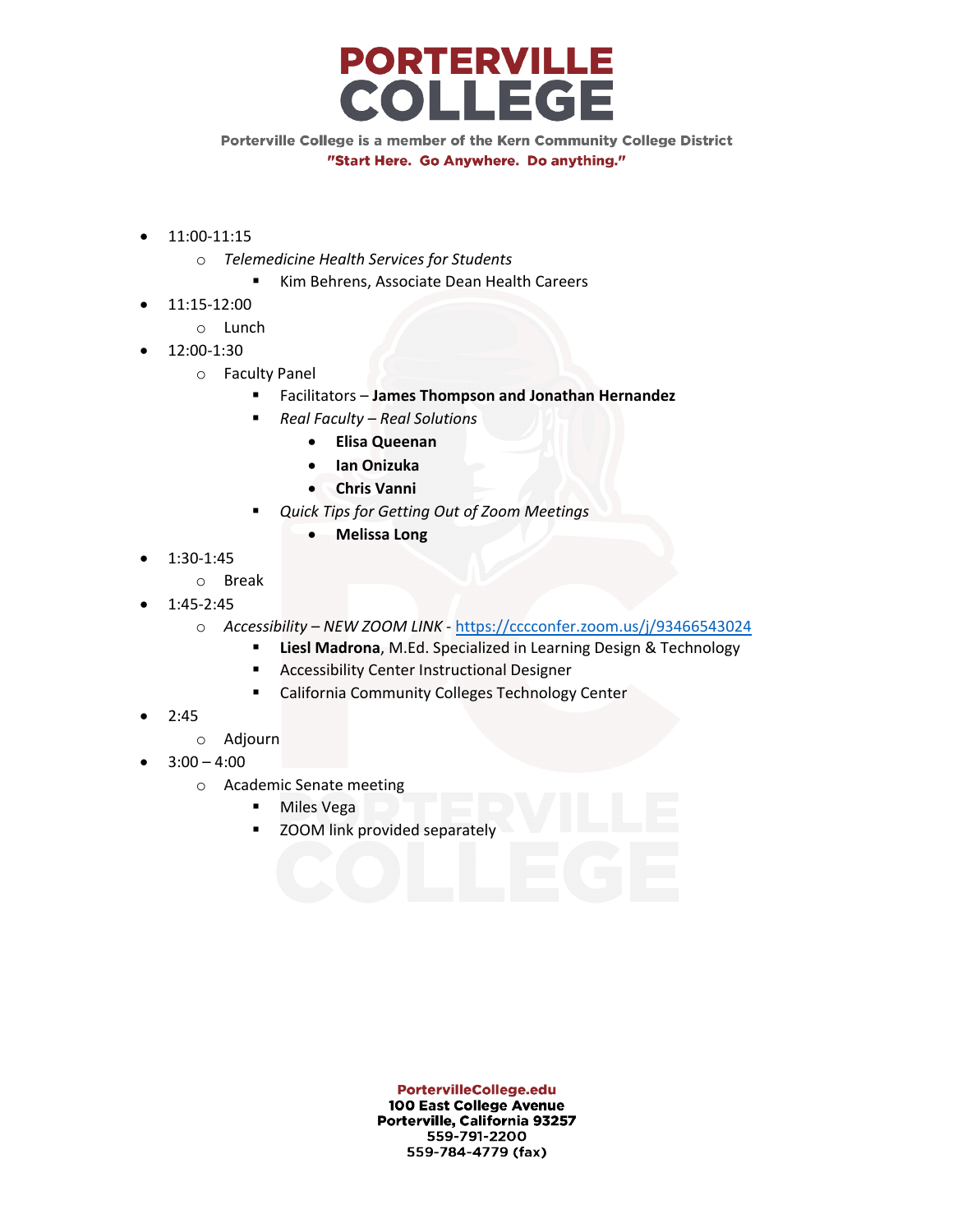

## **FRIDAY, August 21**

#### All-day ZOOM link

<https://cccconfer.zoom.us/j/98502856569?pwd=cGRFSXpoSmFINEpNOXl4S3p1NjJqdz09>

- 8:00-8:30
	- o Bring your breakfast and chat with the President
- 8:30-9:30
	- o *Guided Pathways – Pillar 4*
		- **Michelle Stricker MS**
		- Guided Pathways Lead Regional Coordinator, Central/Far South
		- **Ricardo Marmolejo**
		- Guided Pathways Regional Coordinator, Central/Far South
		- Foundation for California Community Colleges
- 9:30-9:45
	- o Break
- 9:45-10:15
	- o *Technology tools for the virtual environment*
		- **Jay Navarrette, Director Information Technology**
			- Zoom
			- OneDrive
- 10:30-12:00
	- o Workshop *Assessing Servingness at Hispanic Serving Institutions*
		- **Dr Gina Ann Garcia**
		- **Professor, Scholar, Author**
		- **Hispanic Serving Institutions**
- $12:00 12:30$ 
	- o Lunch
- 12:30-2:00
	- o Division Meetings
		- **Social Sciences** 
			- ZOOM link in your calendar
		- Kinesiology
			- [https://zoom.us/j/94930855350?pwd=bGwzeWxwVEN1SXB0SnQ2MVdI](https://zoom.us/j/94930855350?pwd=bGwzeWxwVEN1SXB0SnQ2MVdIc3djZz09) [c3djZz09](https://zoom.us/j/94930855350?pwd=bGwzeWxwVEN1SXB0SnQ2MVdIc3djZz09)

**PortervilleCollege.edu** 100 East College Avenue Porterville, California 93257 559-791-2200 559-784-4779 (fax)